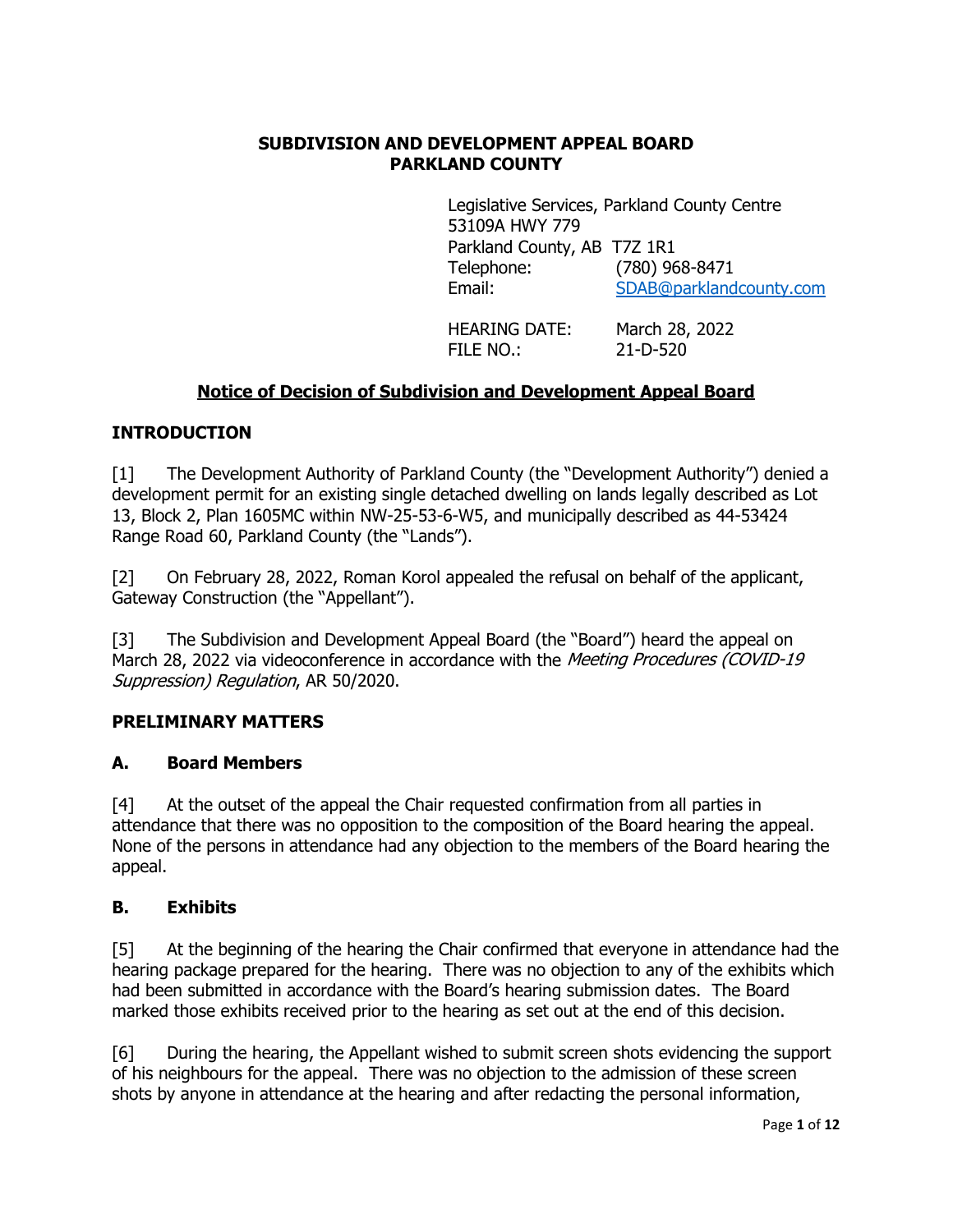these screen shots were accepted as exhibits and are marked on the list of exhibits at the end of this decision.

## **C. Miscellaneous**

[7] The appeal was filed in time, in accordance with section 686 of the *Municipal* Government Act, RSA 2000, c M-26 (the "MGA").

[8] The Board is satisfied that it has jurisdiction to deal with this matter. There were no objections to the proposed hearing process. There were no preliminary matters raised at the beginning of the hearing.

#### **DECISION OF THE SUBDIVISION AND DEVELOPMENT APPEAL BOARD**

[9] The Board allows the appeal and revokes the Development Authority's decision to refuse development permit 21-D-520. The Board issues development permit 21-D-520 without conditions.

#### **SUMMARY OF HEARING**

[10] The following is a summary of the oral and written evidence submitted to the Board. At the beginning of the hearing, the Board indicated that it had reviewed all the written submissions filed in advance of the hearing.

#### **Development Authority**

[11] The existing dwelling is located on the Lands at 44-53424 Range Road 60, legally described as Lot 13, Block 2, Plan 1605MC within NW-25-53-6-W5. The Lands are adjacent to Isle Lake and Island Drive.

[12] The Lands are in a Lakefront Residential area as identified in the Municipal Development Plan Bylaw No. 2017-14 ("MDP") Development Concept, Figure 7. Section 7.1.9 of the MDP supports residential development on lakefront and riparian areas. There is no applicable Area Structure Plan. The Lands are also located within the Isle Lake Environmentally Significant Area as described in the Environmental Conservation Management Plan.

[13] The Lands are located within the LSR – Lakeshore Residential District as provided in Section 5.8 of the Land Use Bylaw No. 2017-18 (the "LUB").

[14] The Development Authority received an application for an existing single detached dwelling (the "Existing Dwelling") on the Lands on November 26, 2021, as part of an enforcement file. The Development Authority deemed the application complete on December 16, 2021 and refused the development permit on February 25, 2022.

[15] The Applicant submitted following items in support of the application:

- Site Plans, including an original Site Plan and a professionally surveyed Site Plan
- Floor Plan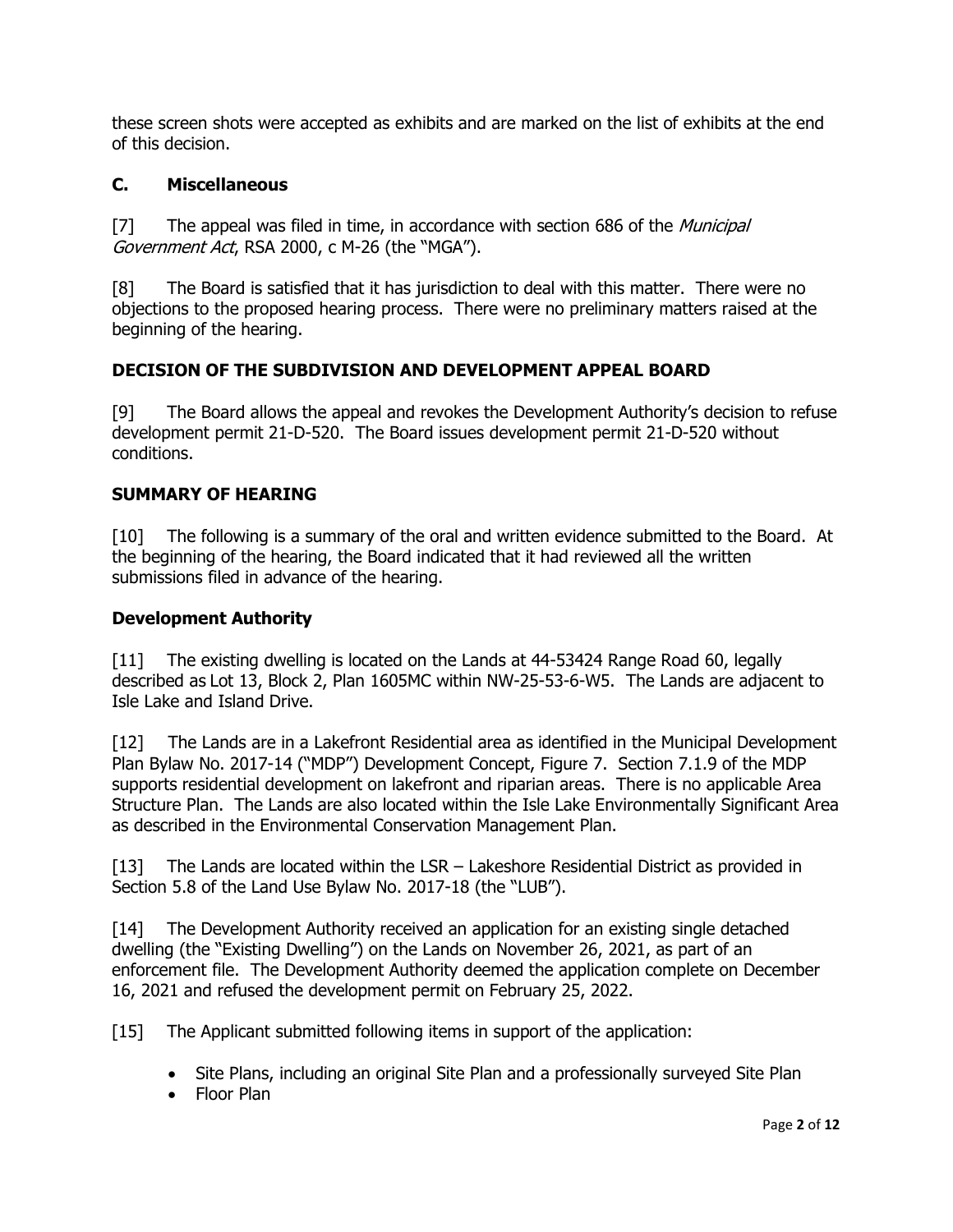• Elevation Drawings

[16] In reviewing the application, the Development Authority requested a professionally surveyed site plan to determine the location of the Existing Dwelling.

[17] The Development Authority determined the use of the Existing Dwelling to be Dwelling, Single Detached. The Development Authority confirmed that the Dwelling, Single Detached is a permitted use on the Lands as outlined in Section 5.8.2 of LUB, provided that the applicable regulations are met.

[18] Section 5.8.4(a)(i) of the LUB requires that a Dwelling, Single Detached have a minimum front yard setback of 7.5 metres when located adjacent to an internal subdivision road. The Development Authority determined that the Existing Dwelling is adjacent to Island Drive (an internal subdivision road) and has a front yard setback of 2.5 metres. In the Development Authority's view, the Existing Dwelling does not conform to Section 5.8.4(a)(i) of the LUB.

[19] Section 5.8.4(b)(i) of the LUB requires that a Dwelling, Single Detached located on internal parcels have a minimum side yard setback of 3.0 metres. The Development Authority determined that the Existing Dwelling is an internal parcel and has a side yard setback of 1.77 metres from the west property line. The Development Authority determined that the Existing Dwelling does not conform to Section 5.8.4(b)(i) of the LUB.

[20] The Development Authority determined that the variances identified are not minor in nature. The Development Authority determined that the setback distance requested is 71% closer than allowable from the front yard and 41% closer than allowable for the west side yard.

[20] Section 16.11 of the LUB grants the Development Authority variance authority. However, due to the extent of the variance and the lack of sufficient rationale for the variance, the Development Authority decided not to exercise its authority.

[21] The Development Authority concluded that the Existing Dwelling on the Lands did not conform to the LUB and refused the application for a development permit. The Development Authority submitted that the Board should uphold the decision of the Development Authority and find that the Existing Dwelling is not in compliance with the setback requirements for the Lakeshore Residential District.

[22] In response to questions from the Board, the Development Authority advised as follows:

- a. The LUB does not define "minor variance." The Development Authority's practice is to consider a variance of  $10 - 15%$  from the setback requirements as a minor variance.
- b. There is no definition of "hardship" in the LUB. Sometimes the Development Authority will grant a variance where the lot is deemed in some way unsuitable for development.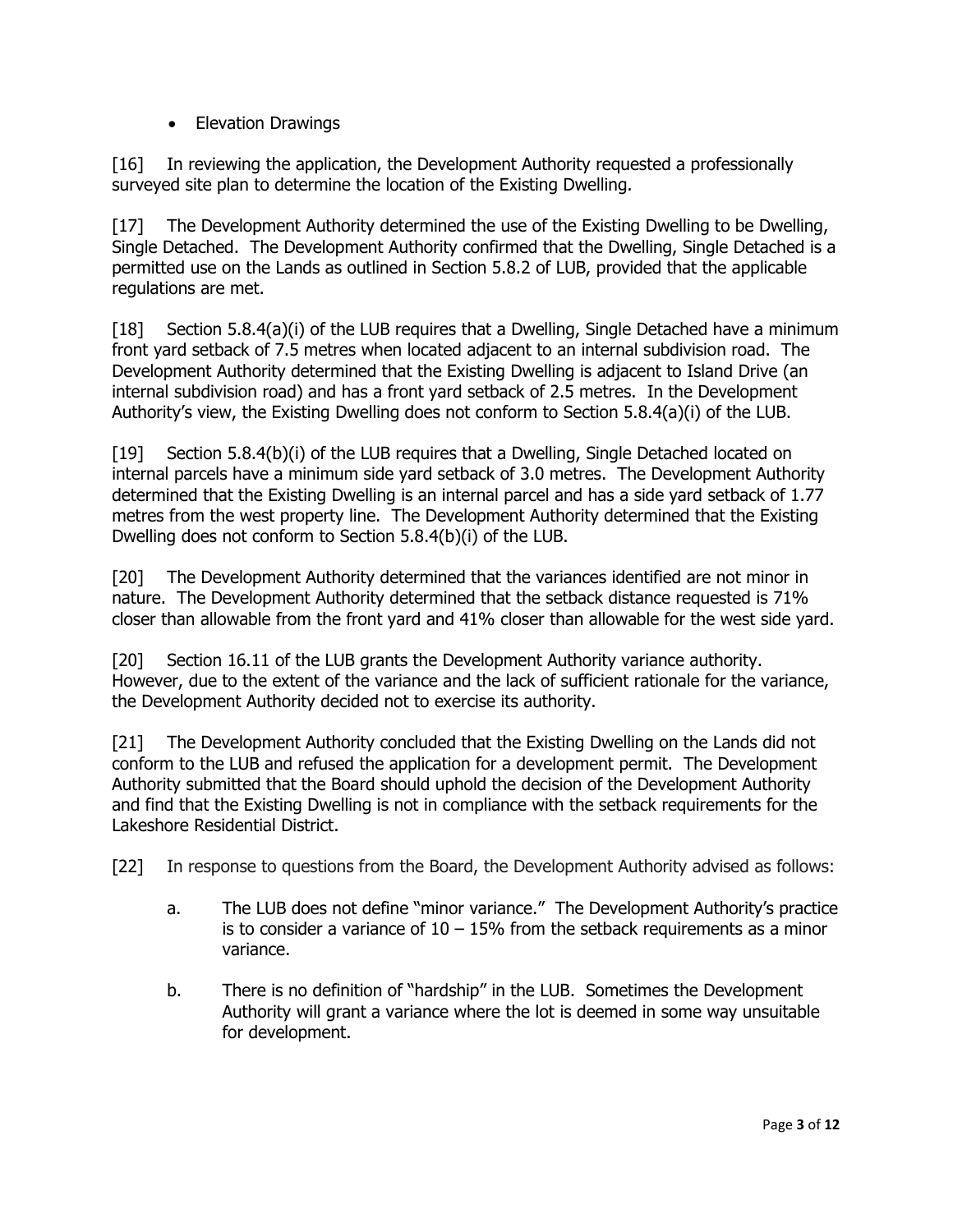c. If a development permit is not approved, that refusal is sent only to the Applicant. The Development Authority does not circulate the refusal to other landowners.

# **Appellant Roman Korol, Agent for Gateway Construction**

[23] Roman Korol, on behalf of the Appellant, Gateway Construction, described the Existing Dwelling on the Lands. The Existing Dwelling is 24 feet (7.32 metres) wide and 50 feet (15.24 metres) long. The Existing Dwelling is situated on an angle within the Lands.

[24] Mr. Korol indicated that the Existing Dwelling cannot be built any smaller as currently designed. The house contains a staircase, and the staircase could not be built width-wise in a narrower home and also meet applicable building codes. Further, if the Existing Dwelling was built narrower and moved to the side to meet the setback requirements, the garage and lake would become inaccessible due to the steep grade of the Lands. Mr. Korol also noted the financial costs that would be incurred to make the Existing Dwelling smaller.

[25] The Existing Dwelling was built in accordance with fire safety considerations. There are fire rating walls with solid soffits, steel siding, a steel roof, and low overhang. There are no windows or other penetrations on the side of the building that requires a side yard setback variance. Mr. Korol explained that the house met a five-foot setback required by the Alberta Building Code.

[26] The Lands on which the Existing Dwelling is located were undeveloped for many years. Mr. Korol noted the following as factors that restricted the type, size and location of development that could occur on the lands:

- Poor grading and elevation changes on the Lands. At one point, the land dropped nearly 2.74 metres in two metres;
- Location of an existing septic system;
- Shape of the Lands, in conjunction with the above factors.

[27] The septic system was approved by Parkland County and installed prior to the Appellant's involvement. The location of the septic system was restricted by the proximity of the lake.

[28] The Existing Dwelling could not be built in another location on the Lands. It could not be moved any further east, as it could not be built on top of the septic system. The Existing Dwelling could not be moved any closer to the lake, as there needed to be sufficient space for entry into the garage. The location of the Existing Dwelling was further restricted by the poor grading of the lot.

[29] Mr. Korol indicated that as the Existing Dwelling was located, there was no encroachment upon visuals of the surrounding area, or trees, or on the roadway. There was more than sufficient room on the Lands for plowed snow in the winter.

[30] Mr. Korol stated that when the Appellant built the Existing Dwelling, they intended to comply with required setbacks. The Appellant chose the location of the Existing Dwelling based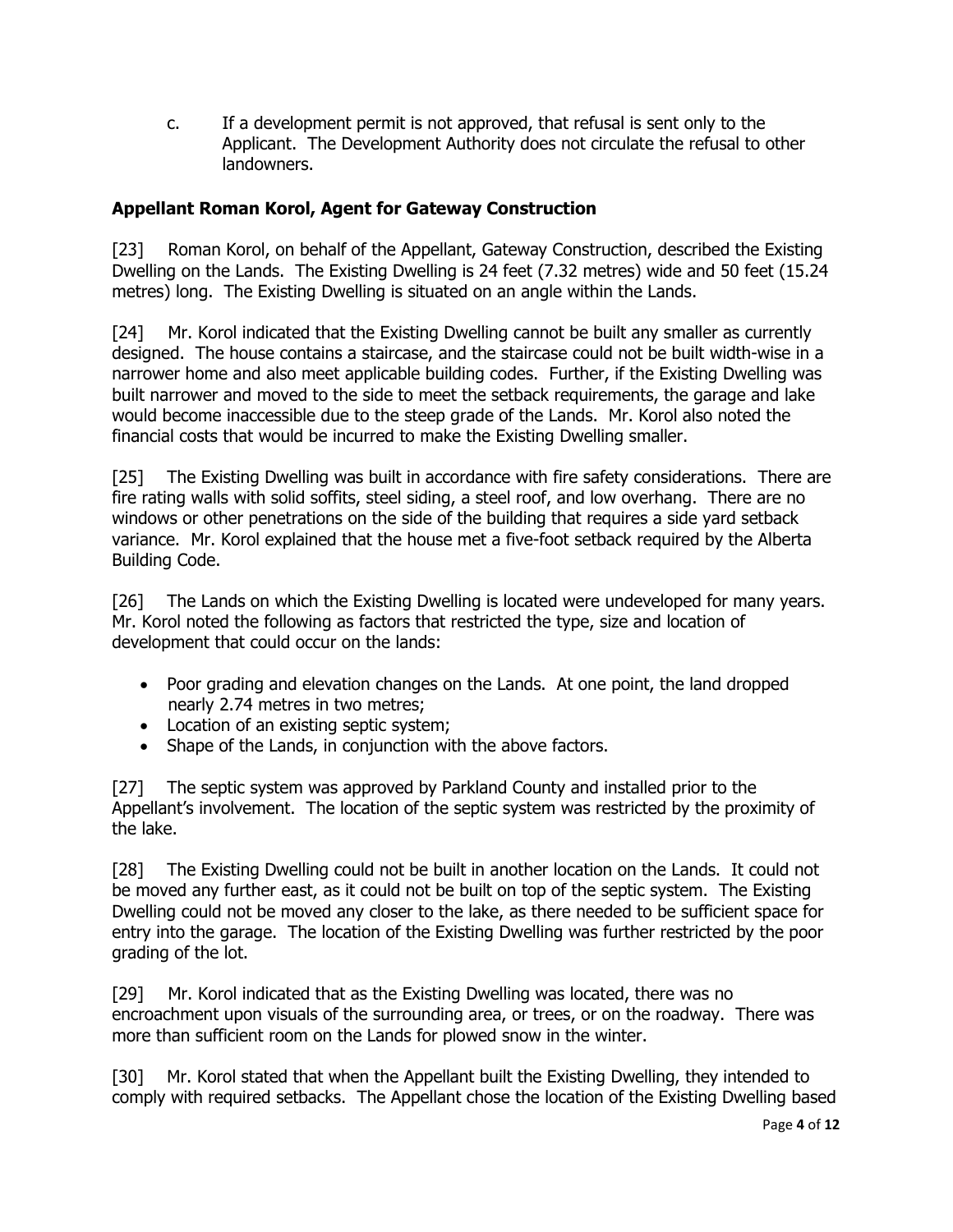on existing survey pins on the lands. Using measurements from the survey pins, the Appellant believed that they did meet the setback requirements. Later, the Appellant realized that the pins were not accurate. In one location, the pin was approximately 7.5 metres from the correct location. The error greatly impacted the front yard setback between the Existing Dwelling and Island Drive. Mr. Korol acknowledged that the incorrect measurements were no excuse for failing to comply with the setback requirements.

[31] In Mr. Korol's view, the front yard setback variance was minor, as it was only one corner of the home that failed to meet the setback requirements. Most of the front yard did meet the setback requirement. He noted that at other locations along the front of the Existing Dwelling, the front yard setback was 67 feet (20.42 metres).

[32] Mr. Korol noted that neighbouring homes were similarly located on their lots. On the neighbouring property to the west, the home was located very close to the property line, and was approximately 18 inches closer to the internal subdivision road. That neighbouring home was also built without windows facing towards the Existing Dwelling. Mr. Korol indicated that generally, neighbouring homes were built between 12 inches (0.30 metres) and three feet (0.91 metres) from their side yard property lines. He indicated that the Existing Dwelling was one of only a few homes on the block to be built close to the required setbacks.

[33] Mr. Korol stated that he had asked the neighbours whether they objected to the Existing Dwelling, and no one objected. Mr. Korol also indicated that the neighbours appreciated the Existing Dwelling because it increased property value. The neighbours preferred a quality home on the Lands, rather than a smaller "shack."

[34] Mr. Korol indicated that due to an administrative error, he did not have time to obtain a letter signed by neighbours confirming that they did not object to the Existing Dwelling. At the hearing, he submitted text messages from neighbours to be marked as an exhibit. The text messages confirmed that several individuals would not contest the development.

[35] In response to Board questions, Mr. Korol indicated that the Existing Dwelling had changed ownership during construction. The Appellant started building the Existing Dwelling for a landowner in Toronto, who had purchased the development from the previous owner. The Appellant intended to apply for a permit, but due to supply chain issues during the COVID-19 pandemic, the building materials on site began to deteriorate. The Appellant chose to put siding on the house to prevent the materials from rotting.

# **FINDINGS OF FACT**

[36] In addition to the specific facts set out under the Board's reasons, the Board finds the following as facts.

[37] The Lands are located at Lot 13, Block 2, Plan 1605MC, within the lands legally described as NW-25-53-6-W5, and municipally described as 44-53424 Range Road 60, Parkland County.

[38] The Lands are located within the LSR – Lakeshore Residential District of the LUB.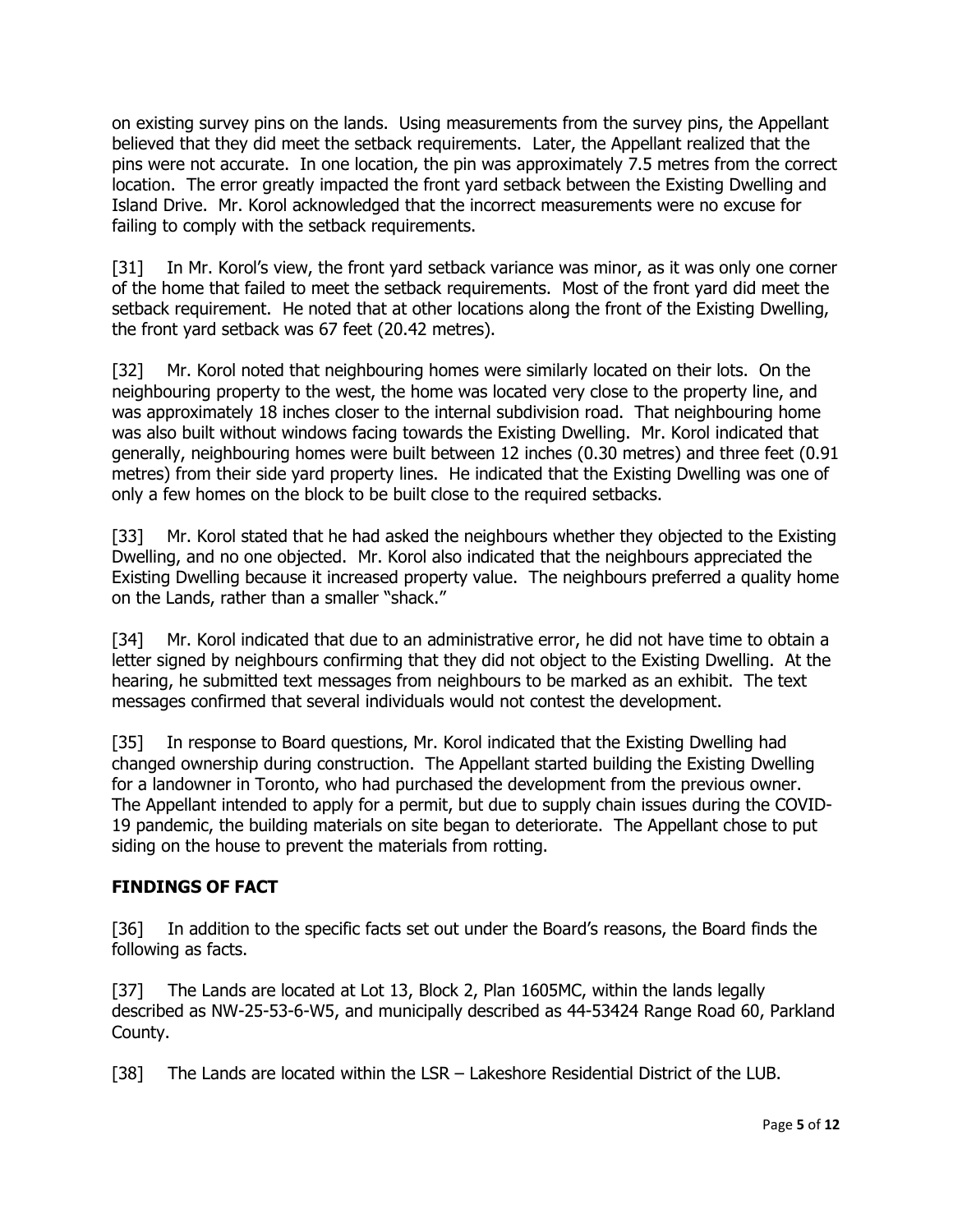- [39] The use of the Existing Dwelling is Dwelling, Single Detached.
- [40] Dwelling, Single Detached is a permitted use in the LSR Lakeshore Residential District.

[41] The Appellant, Gateway Construction, is an affected person.

[42] The requested variances will not unduly interfere with the amenities of the neighbourhood, or materially interfere with or affect the use, enjoyment or value of neighbouring parcels of land.

#### **REASONS**

#### **Jurisdiction**

[43] The Board notes that its jurisdiction is found in section 687(3) of the MGA. In making this decision, the Board has examined the provisions of the LUB and has considered the oral and written submissions made by and on behalf of the Development Authority and the Appellant.

> 687(3) In determining an appeal, the board hearing the appeal referred to in subsection (1)

- (a) repealed 2020 c39 s10(52);
- (a.1) must comply with any applicable land use policies;
- (a.2) subject to section 638, must comply with any applicable statutory plans;
- (a.3) subject to clauses (a.4) and (d), must comply with any land use bylaw in effect;
- (a.4) must comply with the applicable requirements of the regulations under the Gaming, Liquor and Cannabis Act respecting the location of premises described in a cannabis licence and distances between those premises and other premises;
	- (b) must have regard to but is not bound by the subdivision and development regulations;
	- (c) may confirm, revoke or vary the order, decision or development permit or any condition attached to any of them or make or substitute an order, decision or permit of its own;
	- (d) may make an order or decision or issue or confirm the issue of a development permit even though the proposed development does not comply with the land use bylaw if, in its opinion,
		- (i) the proposed development would not
			- (A) unduly interfere with the amenities of the neighbourhood, or
			- (B) materially interfere with or affect the use, enjoyment or value of neighbouring parcels of land,

and

(ii)the proposed development conforms with the use prescribed for that land or building in the land use bylaw.

#### **Affected Persons**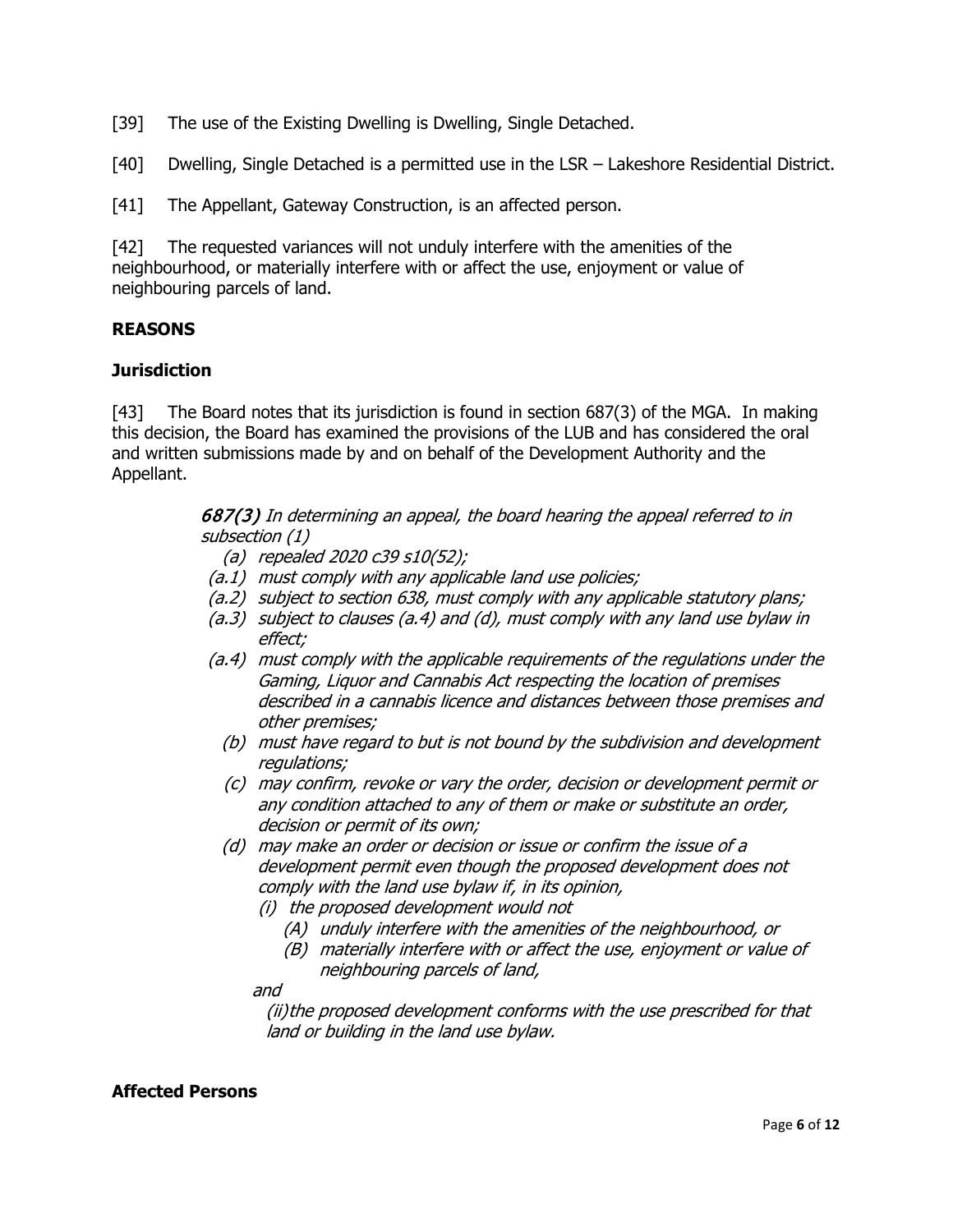[44] The first question the Board must determine is whether those appearing and speaking before the Board are affected persons. The Board notes that no party raised any objection with any other party's participation.

[45] Mr. Korol confirmed that he filed the Notice of Appeal on behalf of Gateway Construction. As Gateway Construction's development permit is under appeal, the Board finds that Gateway Construction is an affected person.

## **Statutory Plans**

[46] The only evidence before the Board on the applicable MDP is the information from the Development Authority. The Lands are located within the Lakefront Residential Area as identified in Development Concept, Figure 7 of the MDP. Section 7.1.9 of the MDP supports residential development on lakefront and riparian areas. The Board heard no evidence that suggests the Existing Dwelling is not in compliance with the MDP.

#### **Land Use District**

[47] The Lands are zoned as LSR – Lakeshore Residential District.

## **Nature of the Use**

[48] The Development Authority determined that the use of the Existing Dwelling was Dwelling, Single Detached. The Board determined that the use is Dwelling, Single Detached for the reasons set out below.

- [49] The LUB defines
	- "Dwelling, Single Detached" as "a Development consisting of a residential Building containing one Dwelling with or without an attached garage and/or attached carport and is separated from any other Dwelling […]"
	- "Development" as including "a building […] and the construction or placing of any of them in, on, over or under land […]"
	- "Dwelling" as "a building […] containing one or more habitable rooms that constitute a self-contained living accommodation unit having sleeping, cooking and toilet facilities and intended as a permanent residence."

[50] There was no dispute before the Board that the Existing Dwelling was anything other than a Dwelling, Single Detached. The pictures that were before the Board show a single detached dwelling and it is clear that the use will be for residential purposes. For these reasons, the Board concludes that the use is a Dwelling, Single Detached.

[51] A Dwelling, Single Detached is a permitted use in the LSR – Lakeshore Residential District as set out in Section 5.8.2(b) of the LUB.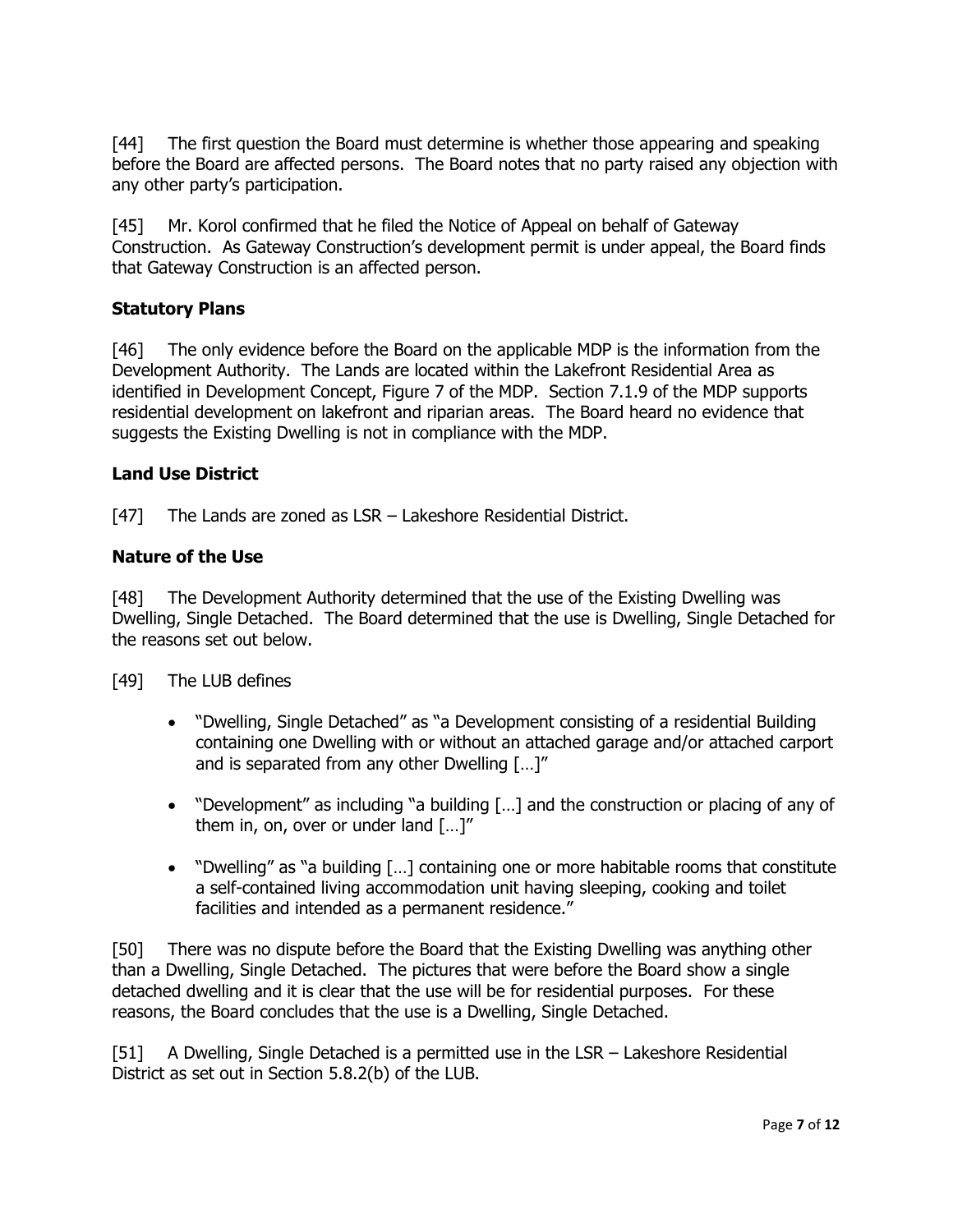## **Does the Existing Dwelling comply with the LUB regulations?**

[52] The Development Authority's uncontradicted evidence is that the Existing Dwelling does not conform to the front yard setback or side yard setback requirements as provided in the LUB. Section 5.8.4(a)(i) of the LUB requires a front yard setback of 7.5 metres. The Existing Dwelling is located 2.5 metres from the front yard property line and requires a variance of the front yard setback from 7.5 metres to 2.5 metres. Section 5.8.4(b)(i) of the LUB requires a side yard setback of 3.0 metres. The Existing Dwelling is located 1.77 metres from the side property line and requires a variance of the side yard setback from 3.0 metres to 1.77 metres.

[53] Mr. Korol submitted that the majority of the Existing Dwelling complied with setback requirements, but that due to the position of the building, one corner required variances to the front yard and side yard setback requirements.

[54] The clear evidence before the Board is that the Existing Dwelling is located within the prescribed front yard set back and within the prescribed side yard setback. Mr. Korol did not dispute this. As a result, based on the provisions of the LUB, the submissions of the Parties, and the exhibits showing the surveys and plans of the Existing Dwelling, the Board finds as a fact that the Existing Dwelling does not comply with the front yard and side yard setback requirements in the LUB.

## **Should the Board exercise its variance powers under Section 687(3)(d) of the MGA to vary the setback requirements?**

[55] If persuaded by the evidence presented to it, the Board has the authority to exercise the variance power granted to it under Section 637(3)(d) of the MGA. The question for the Board is whether granting the variance will cause a material interference with the amenities of the neighbourhood or material interference or effect on the use, value and enjoyment of neighbouring parcels arising from the deficiency in the setback.

[56] The Board is aware of the effect of the recent Court of Appeal case in *Edmonton (City* of) Library Board v Edmonton (City of), 2021 ABCA 355 (the "Edmonton Library case"). The Court of Appeal has indicated that in relation to the question of onus, the Appellant does not have an onus to justify the variance. The Board is entitled to weigh the evidence submitted in favour of and in opposition to the request for the variance in order to come to its opinion about whether to grant the variance.

[57] The Board notes that the Court of Appeal has confirmed that there are multiple reasons for the imposition of development standards which include matters such as utilitarian, safety, privacy, environmental, aesthetic and social purposes (see paragraph 52 of the *Edmonton Library* case). The Board notes that the Court of Appeal has confirmed that the Board has wide discretion when considering a request for a variance.

[58] The Development Authority argued that the variances were not minor variances. From these submissions, the Board inferred that the Development Authority considers the variances to unduly interfere with the amenities of the neighbourhood and to materially interfere with or affect the use, enjoyment or value of neighbouring parcels of land. The Development Authority did not give further details in support of its position.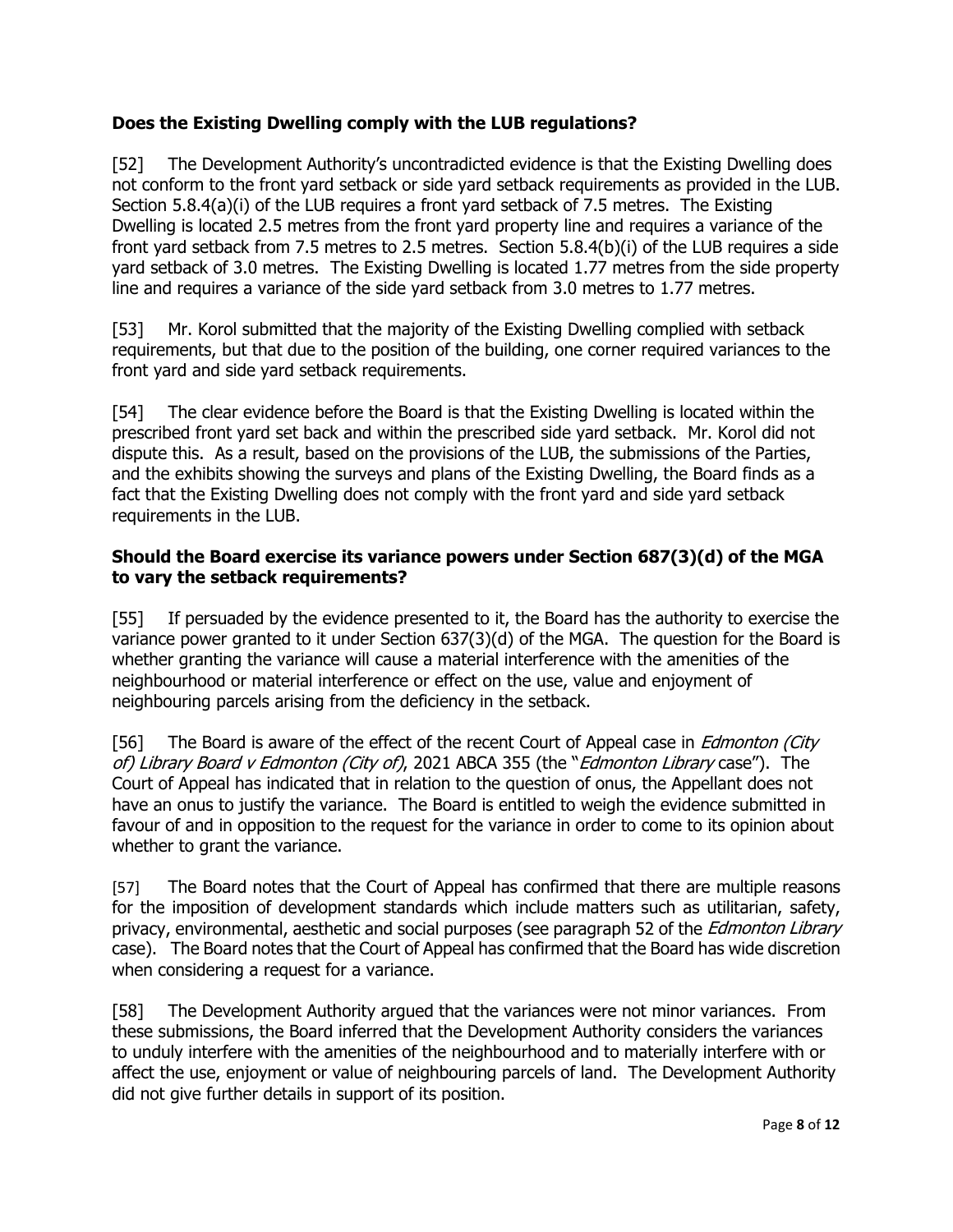[59] The Appellant's arguments suggested that the variances would not unduly interfere with the amenities of the neighbourhood or materially interfere with or affect the use, enjoyment or value of neighbouring parcels of land. Mr. Korol gave evidence related to safety and privacy aspects of the Existing Dwelling, which the Board considered to determine whether the variances should be granted. Mr. Korol also argued that there is hardship to meeting the setback requirements in the LUB due to the unique characteristics of the Lands in relation to its development potential.

[60] Neither the Development Authority nor the Appellant explicitly identified reasons that might underlie the setback distances. The Board has inferred that the setback distances may serve privacy and safety purposes.

# Significance of Hardship

[61] The Board accepts the Appellant's evidence that the Lands have unique features that impact development of a Dwelling, Single Detached, including the location of the septic system and the elevation changes of the lot. The Board noted that the Appellant's rationale for why the Existing Dwelling did not comply with the setback requirements in the LUB was reasonable, and accords with the evidence that the Board could see from the photographs of the Lands submitted as part of the Agenda package. The Board is of the opinion that the Appellant made reasonable attempts to comply with the required setback distances in a challenging and atypical construction environment.

[62] Despite its acknowledgement of the unique development challenges arising from the topography of the Lands, the Board wishes to consider the possible reasons for the setback requirements, which the Board has determined to be privacy and safety. The Board wishes to consider of those reasons to determine whether the variances will cause a material interference with the amenities of the neighbourhood or a material interference or effect on the use, value and enjoyment of neighbouring parcels. The Board's analysis in this respect is described below.

# **Privacy**

[63] The Board has inferred that the reason for the side yard setback is to provide an aspect of privacy to neighbouring lands.

[64] The Appellant gave evidence that the Existing Dwelling was constructed without windows or other penetrations on the side requiring the side yard setback variance, which faced the neighbouring property. Photos submitted by the Appellant showed that the neighbour's home lacked windows facing toward the Existing Dwelling (see for example photo at page 55 of 93 of the Agenda Package). Since there are no windows on the side of the Existing Dwelling facing the neighbours, the impact of a reduction in the side yard setback is minimized. The Board notes that without a window on that side of the Existing Dwelling, the Appellant will not be in a position to see into the neighbouring buildings or lands from that side of the Existing Dwelling, and thus there is little impact of privacy from the reduced side yard setback. The Board finds as a fact that the lack of window on the side of the Existing Dwelling requiring the side yard setback variance and facing the neighbouring property mitigates against reduction of privacy that may be caused by the variance to the side yard setback requirement.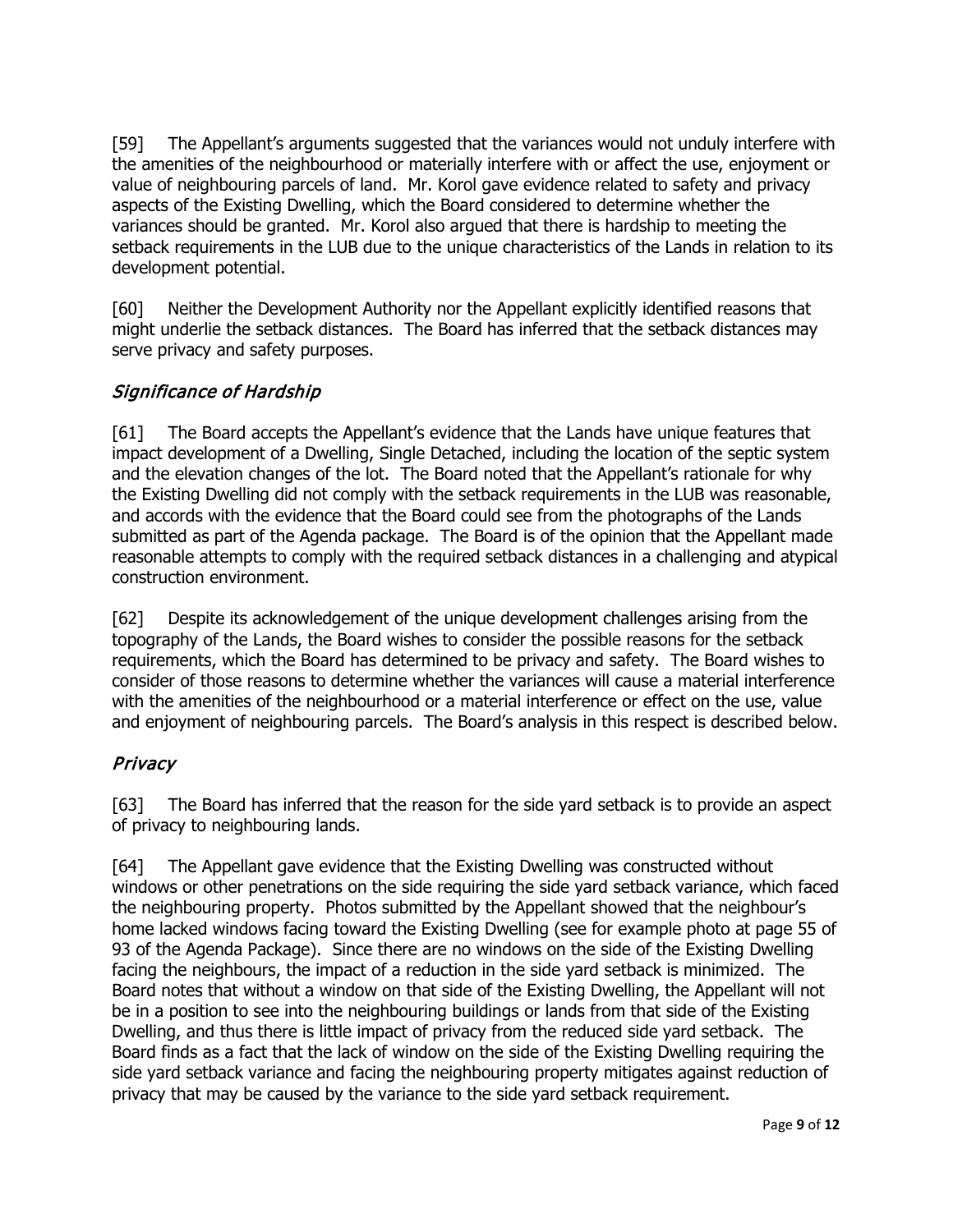[65] The Board also considered Mr. Korol's evidence that the neighbouring homes are similarly located on their lots near to side yard property lines. The Existing Dwelling was constructed in a manner consistent with other homes in the neighbourhood. The Board notes that the neighbours did not object to the location of the Existing Dwelling as currently built. Board clerk staff confirmed that neighbouring landowners within a 100-metre radius were given notice of this appeal and there were no concerns received. The only evidence before the Board was that the neighbours supported the development. In the Board's view, this evidence suggests that neighbours' privacy expectations are informed by their experience of living in the neighbourhood and that they may expect nearby homes to be constructed close to property lines. In light of the absence of concern expressed by the neighbours, as well as the fact that the Existing Dwelling is constructed similar to other neighbouring homes, the Board concludes that the reduction in the side yard setback will not materially interfere with the amenities of the neighbourhood nor with the use, value and enjoyment of neighbouring parcels.

# Safety

[66] The Board considered the safety implications of the variances (both front yard and side yard). In relation to the front yard setback, Mr. Korol's evidence was that there would be sufficient room on the Lands for snow plowed from the internal subdivision road, and that the Existing Dwelling did not encroach on the roadway. At some locations along the front of the Existing Dwelling, the front yard setback was 67 feet (20.42 metres), which was in excess of the setback required by the LUB. Based on the submissions of the Appellant, and the site plans marked as exhibits, the Board finds as a fact that only one corner of the Existing Dwelling requires a variance to the front yard setback. The Board also notes that the evidence about snow removal was not contradicted. In light of this evidence, the Board finds that the variance of the front yard setback does not create a material safety risk to users of Island Drive nor does it cause a material interference with neighbourhood amenities with respect to safety. In the Board's view, this factor favours granting the variance to the front yard setback.

[67] In relation to the side yard setback, the Appellant gave evidence that the Existing Dwelling was designed with fire safety in mind. The Existing Dwelling has fire-rated walls, steel siding, a steel roof, a lack of windows and other penetrations facing towards the neighbouring property, and a low overhang. The Board accepts the Appellant's evidence that the features of the Existing Dwelling which address fire safety mitigates against safety risks that the variance to the side yard setback may cause. As the Board has accepted this evidence and finds that the Appellant's efforts at fire mitigation address any potential safety concerns which might arise due to the buildings being closer together, the Board concludes that the variance in the side yard setback does not materially interfere or affect the use, value or enjoyment of neighbouring parcels or of the amenities of the neighbourhood.

# Value and Enjoyment of Land

[68] The Board also considered the impact of the variances on the value and enjoyment of neighbouring lands. The Appellant's evidence was that Existing Dwelling increased property value and that a similar home could not be built to comply with the required setbacks due to the unsuitability of the Lands. He expressed neighbours preferred the Existing Dwelling to a smaller "shack" that would likely be built on the Lands. The Board accepts the Appellant's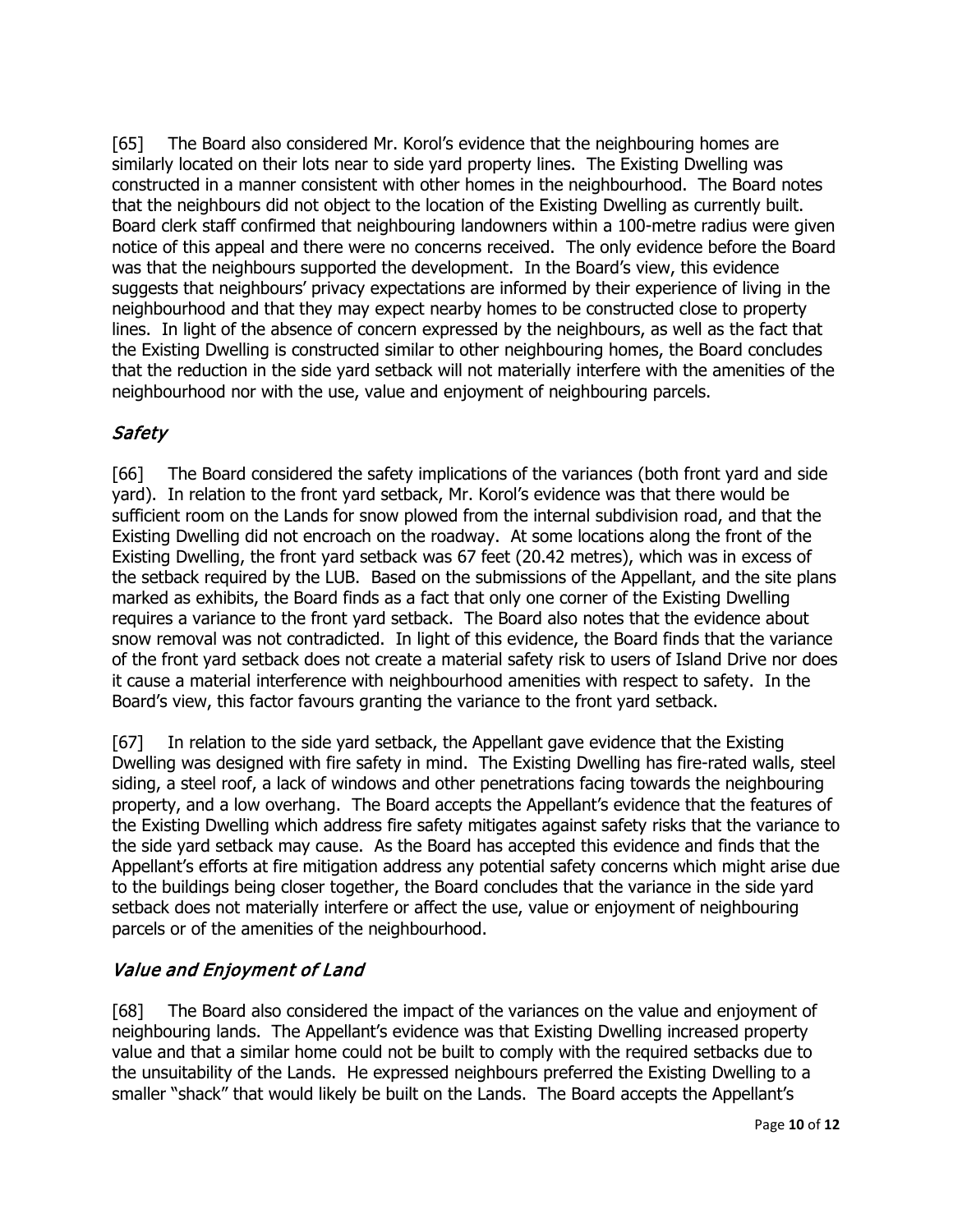evidence and finds that the variances did not create a negative effect on the value of neighbouring parcels, and rather, the Existing Dwelling as built with the variances had a positive effect.

[69] The Appellant also gave evidence that neighbouring homes were similarly located on their lots, approximately 12 inches to three feet away from property lines. The text messages before the Board suggested that at least some of the neighbours did not think the Existing Dwelling would materially interfere with the enjoyment of their property. The Appellant also indicated that Existing Dwelling did not obscure the views of the surrounding areas, or encroach on trees or on the roadway. Based on this evidence, the Board finds as a fact that neighbours would continue to enjoy sights of the surrounding landscape and would be able to use the road. As a result, the Board concludes that the Existing Dwelling and variances to the front yard and side yard setbacks do not materially interfere or negatively affect the value and enjoyment of neighbouring parcels.

[70] Having considered all the evidence presented, the Board is of the opinion that the Existing Dwelling does not unduly interfere with the amenities of the neighbourhood or materially interfere with or negatively affect the use, enjoyment or value of neighbouring parcels of land.

# **Conclusion**

[71] For the reasons above, the Board is of the opinion that it should exercise its variance powers to approve the variances setback distances sought by the Appellant. For these reasons, the Board allows the appeal and grants development permit 21-D-520.

[72] Issued this 7<sup>th</sup> day of April 2022 for the Parkland County Subdivision and Development Appeal Board.

 $\overline{1}$ 

B. Williams, Clerk of the SDAB, on behalf of B. Bundt, Chair SUBDIVISION AND DEVELOPMENT APPEAL BOARD

This decision may be appealed to the Court of Appeal of Alberta on a question of law or jurisdiction, pursuant to Section 688 of the Municipal Government Act, RSA 2000, c M-26.